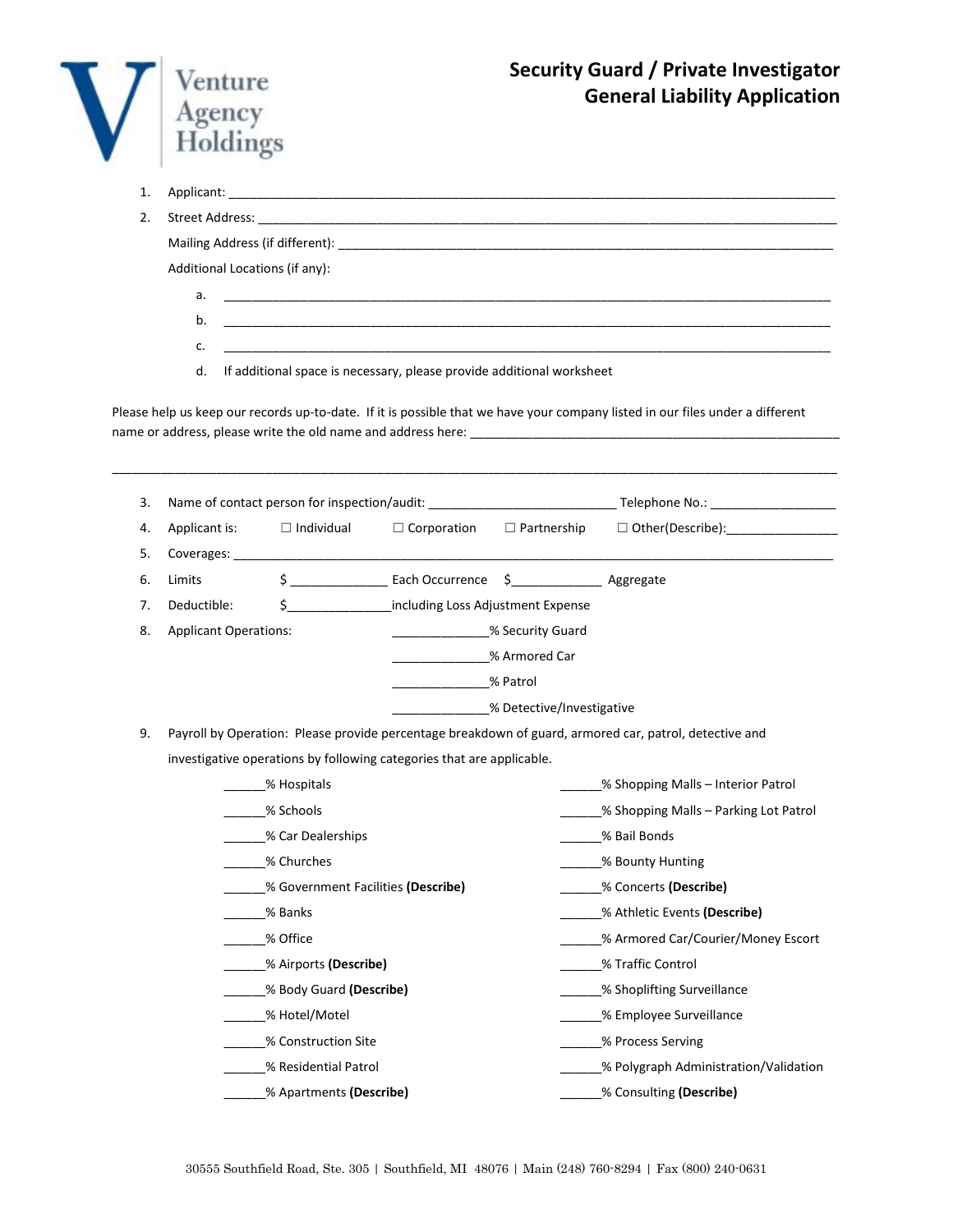| enture<br>oldings                                                                                                                 | <b>Security Guard / Private Investigator</b><br><b>General Liability Application</b>                                                    |
|-----------------------------------------------------------------------------------------------------------------------------------|-----------------------------------------------------------------------------------------------------------------------------------------|
| % Condominiums                                                                                                                    | _____% Training Schools (Describe)                                                                                                      |
| ___% Low Income Housing Projects                                                                                                  | ____% Repossession/Collection Work                                                                                                      |
| ______% Warehouses                                                                                                                | % Record Checks                                                                                                                         |
| _____% Manufacturing Plants                                                                                                       | _____% Credit/Pre-employment Checks                                                                                                     |
| _____% Strike Work                                                                                                                | ____% Child/Missing Person Searches                                                                                                     |
| % Fast Food Restaurants                                                                                                           | ____% Insurance Investigation                                                                                                           |
| % Restaurants (other than fast food)                                                                                              | _____% Arson Investigation                                                                                                              |
| _____% Liquor Stores                                                                                                              | ______% Alarm Response                                                                                                                  |
| _____% Bars/Lounges                                                                                                               | ______% Other - Please Describe: ____________                                                                                           |
| ____% Retail Stores (Describe)                                                                                                    |                                                                                                                                         |
|                                                                                                                                   | Government Facilities - Please describe all facilities where work is performed (i.e., offices, train station): ________________________ |
|                                                                                                                                   |                                                                                                                                         |
| Apartment Work - Please fully describe duties. Any subsidized/low income housing locations?                                       | $\Box$ Yes<br>$\Box$ No                                                                                                                 |
| Retail Work - Please describe types of stores, duties performed, and hours that guard(s) are on duty: ___________________________ |                                                                                                                                         |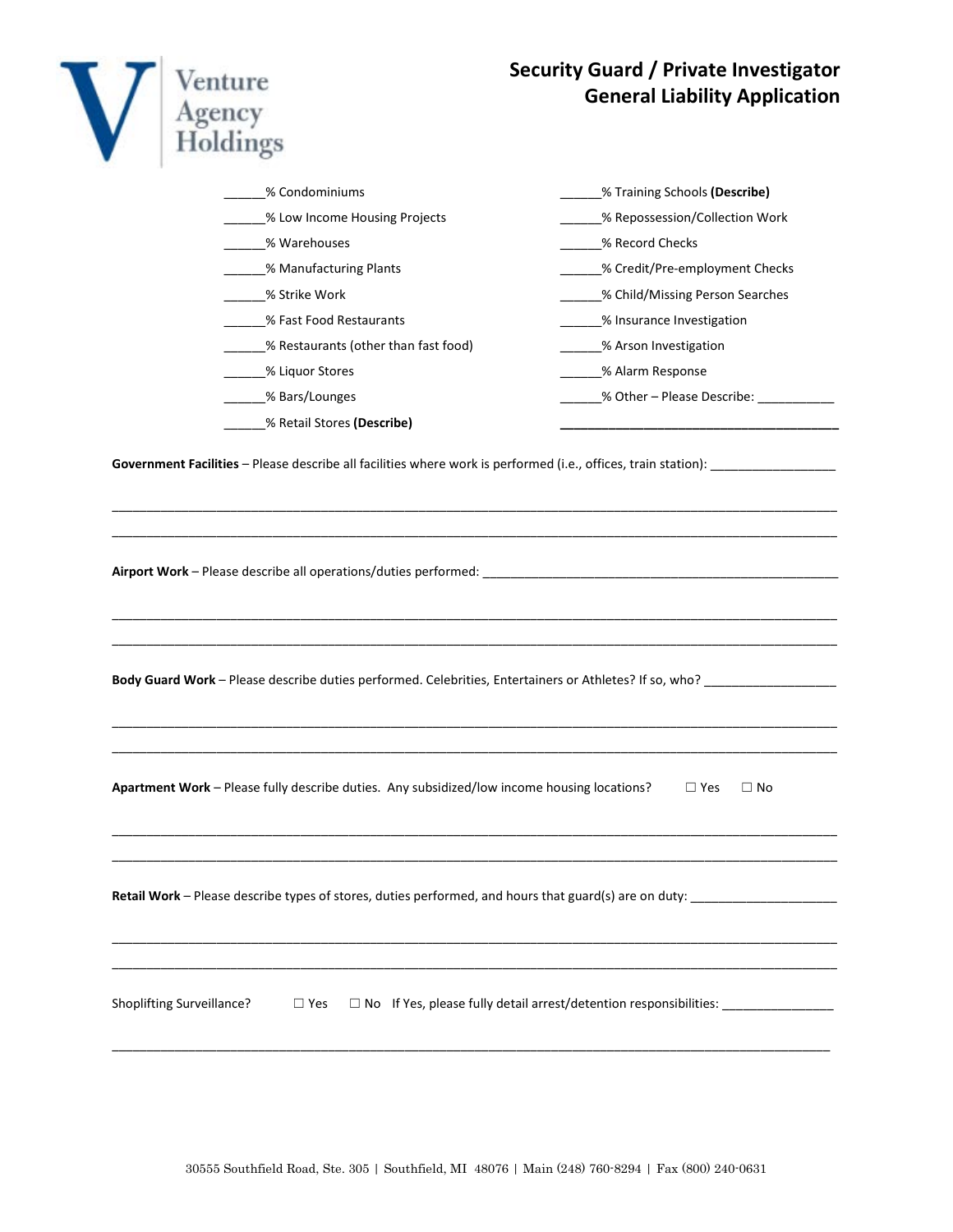

**Concerts** – Please fully describe performers and locations, as well as duties (i.e., crowd control, traffic control): \_\_\_\_\_\_\_\_\_\_\_\_\_

\_\_\_\_\_\_\_\_\_\_\_\_\_\_\_\_\_\_\_\_\_\_\_\_\_\_\_\_\_\_\_\_\_\_\_\_\_\_\_\_\_\_\_\_\_\_\_\_\_\_\_\_\_\_\_\_\_\_\_\_\_\_\_\_\_\_\_\_\_\_\_\_\_\_\_\_\_\_\_\_\_\_\_\_\_\_\_\_\_\_\_\_\_\_\_\_\_\_\_\_\_\_\_\_ \_\_\_\_\_\_\_\_\_\_\_\_\_\_\_\_\_\_\_\_\_\_\_\_\_\_\_\_\_\_\_\_\_\_\_\_\_\_\_\_\_\_\_\_\_\_\_\_\_\_\_\_\_\_\_\_\_\_\_\_\_\_\_\_\_\_\_\_\_\_\_\_\_\_\_\_\_\_\_\_\_\_\_\_\_\_\_\_\_\_\_\_\_\_\_\_\_\_\_\_\_\_\_\_

\_\_\_\_\_\_\_\_\_\_\_\_\_\_\_\_\_\_\_\_\_\_\_\_\_\_\_\_\_\_\_\_\_\_\_\_\_\_\_\_\_\_\_\_\_\_\_\_\_\_\_\_\_\_\_\_\_\_\_\_\_\_\_\_\_\_\_\_\_\_\_\_\_\_\_\_\_\_\_\_\_\_\_\_\_\_\_\_\_\_\_\_\_\_\_\_\_\_\_\_\_\_\_\_ \_\_\_\_\_\_\_\_\_\_\_\_\_\_\_\_\_\_\_\_\_\_\_\_\_\_\_\_\_\_\_\_\_\_\_\_\_\_\_\_\_\_\_\_\_\_\_\_\_\_\_\_\_\_\_\_\_\_\_\_\_\_\_\_\_\_\_\_\_\_\_\_\_\_\_\_\_\_\_\_\_\_\_\_\_\_\_\_\_\_\_\_\_\_\_\_\_\_\_\_\_\_\_\_

\_\_\_\_\_\_\_\_\_\_\_\_\_\_\_\_\_\_\_\_\_\_\_\_\_\_\_\_\_\_\_\_\_\_\_\_\_\_\_\_\_\_\_\_\_\_\_\_\_\_\_\_\_\_\_\_\_\_\_\_\_\_\_\_\_\_\_\_\_\_\_\_\_\_\_\_\_\_\_\_\_\_\_\_\_\_\_\_\_\_\_\_\_\_\_\_\_\_\_\_\_\_\_\_ \_\_\_\_\_\_\_\_\_\_\_\_\_\_\_\_\_\_\_\_\_\_\_\_\_\_\_\_\_\_\_\_\_\_\_\_\_\_\_\_\_\_\_\_\_\_\_\_\_\_\_\_\_\_\_\_\_\_\_\_\_\_\_\_\_\_\_\_\_\_\_\_\_\_\_\_\_\_\_\_\_\_\_\_\_\_\_\_\_\_\_\_\_\_\_\_\_\_\_\_\_\_\_\_

\_\_\_\_\_\_\_\_\_\_\_\_\_\_\_\_\_\_\_\_\_\_\_\_\_\_\_\_\_\_\_\_\_\_\_\_\_\_\_\_\_\_\_\_\_\_\_\_\_\_\_\_\_\_\_\_\_\_\_\_\_\_\_\_\_\_\_\_\_\_\_\_\_\_\_\_\_\_\_\_\_\_\_\_\_\_\_\_\_\_\_\_\_\_\_\_\_\_\_\_\_\_\_\_ \_\_\_\_\_\_\_\_\_\_\_\_\_\_\_\_\_\_\_\_\_\_\_\_\_\_\_\_\_\_\_\_\_\_\_\_\_\_\_\_\_\_\_\_\_\_\_\_\_\_\_\_\_\_\_\_\_\_\_\_\_\_\_\_\_\_\_\_\_\_\_\_\_\_\_\_\_\_\_\_\_\_\_\_\_\_\_\_\_\_\_\_\_\_\_\_\_\_\_\_\_\_\_\_

**Athletic Events** – Please describe event, location and duties (i.e., crowd control, traffic control): \_\_\_\_\_\_\_\_\_\_\_\_\_\_\_\_\_\_\_\_\_\_\_\_\_\_

Consulting – Please describe who you are consulting for and the scope of consulting services you are providing: \_\_\_\_\_\_\_\_\_\_\_\_\_

**Training Schools** – Please describe who you are training and the scope/purpose of the training being provided: \_\_\_\_\_\_\_\_\_\_\_\_\_

| 10. |  | Rating Information: |
|-----|--|---------------------|
|-----|--|---------------------|

| а. | Annual Guard, Armored Car, Patrol and Investigative Payroll:                                         |            |  |                         | $\frac{1}{2}$ Receipts: $\frac{1}{2}$ Receipts: $\frac{1}{2}$ |                           |
|----|------------------------------------------------------------------------------------------------------|------------|--|-------------------------|---------------------------------------------------------------|---------------------------|
|    | # of Full-Time Guards: ____________                                                                  |            |  |                         | Full-Time Payroll: \$_________                                |                           |
|    | # of Part-Time Guards: _________                                                                     |            |  |                         | Part-Time Payroll: \$                                         |                           |
|    | Independent Contractors - Cost: \$                                                                   |            |  |                         |                                                               |                           |
| b. | Annual Number of Billed Hours: __________                                                            |            |  |                         |                                                               |                           |
| c. | Average Hourly Wage: Full-Time:                                                                      |            |  | $\frac{1}{2}$ per hour  |                                                               |                           |
|    |                                                                                                      | Part-Time: |  | \$_____________per hour |                                                               |                           |
| d. | Number of Armed Guards: ___________                                                                  |            |  |                         |                                                               | Number of Unarmed Guards: |
|    | Where are guards stationed? __________                                                               |            |  |                         |                                                               |                           |
| e. | Number of Canines: ____________ Attended ___________Unattended __________                            |            |  |                         |                                                               |                           |
|    | How and where are canines used? Please describe any drug or bomb sniffing activities: ______________ |            |  |                         |                                                               |                           |
|    |                                                                                                      |            |  |                         |                                                               |                           |
| f. |                                                                                                      |            |  |                         |                                                               |                           |
|    |                                                                                                      |            |  |                         |                                                               |                           |
|    |                                                                                                      |            |  |                         |                                                               |                           |
| g. | Training – Please describe how guards are trained (i.e., on-the-job, formal training program):       |            |  |                         |                                                               |                           |
|    |                                                                                                      |            |  |                         |                                                               |                           |

\_\_\_\_\_\_\_\_\_\_\_\_\_\_\_\_\_\_\_\_\_\_\_\_\_\_\_\_\_\_\_\_\_\_\_\_\_\_\_\_\_\_\_\_\_\_\_\_\_\_\_\_\_\_\_\_\_\_\_\_\_\_\_\_\_\_\_\_\_\_\_\_\_\_\_\_\_\_\_\_\_\_\_\_\_\_\_\_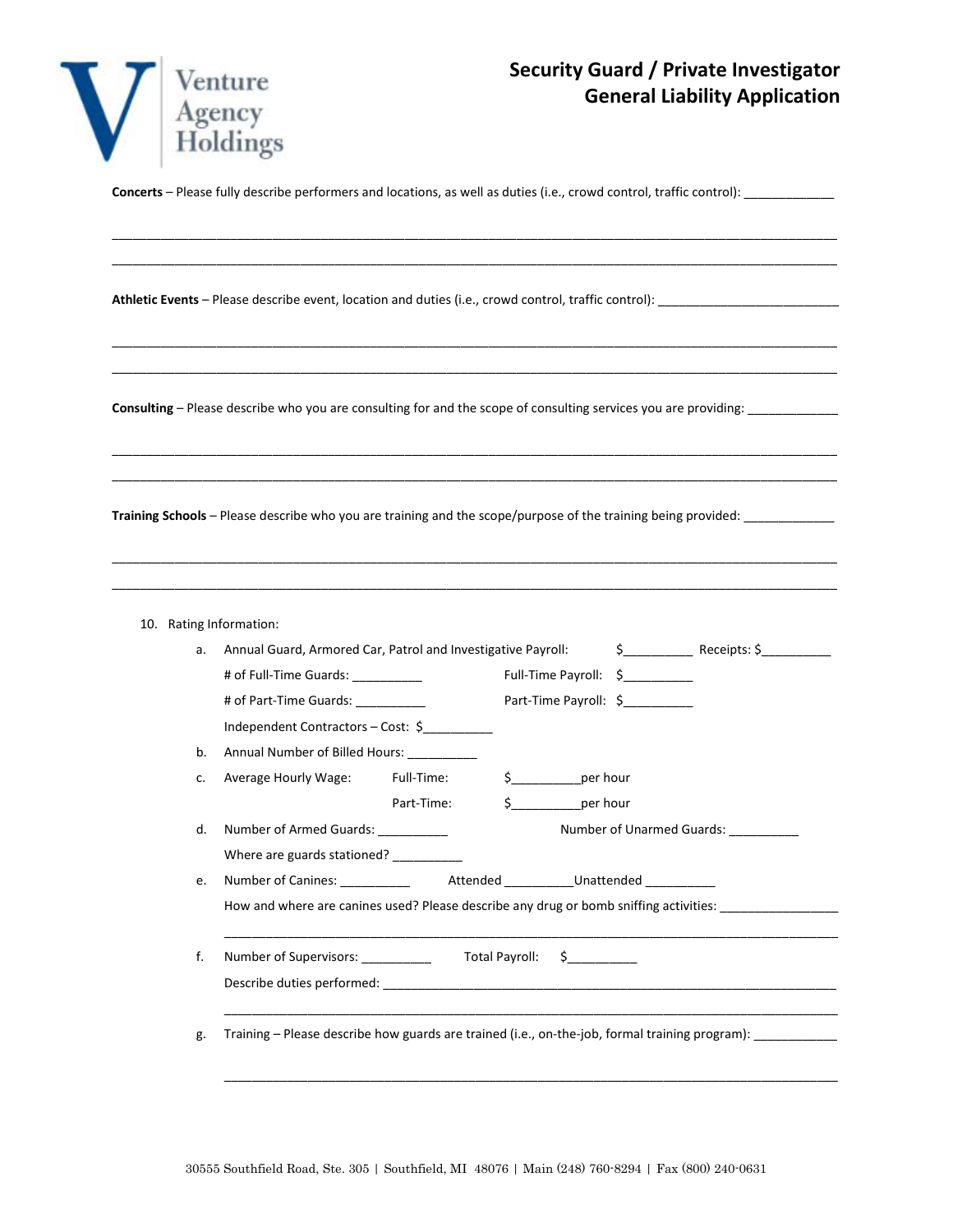

| 11. General Information: |  |  |
|--------------------------|--|--|
|--------------------------|--|--|

|      | a.      |                                                                                                    |                                                                                                                                                            |  |                                                                                                                                                                         |            |             |                                                                                                                                                                                                                                      |  |  |
|------|---------|----------------------------------------------------------------------------------------------------|------------------------------------------------------------------------------------------------------------------------------------------------------------|--|-------------------------------------------------------------------------------------------------------------------------------------------------------------------------|------------|-------------|--------------------------------------------------------------------------------------------------------------------------------------------------------------------------------------------------------------------------------------|--|--|
|      | b.      |                                                                                                    |                                                                                                                                                            |  |                                                                                                                                                                         |            |             |                                                                                                                                                                                                                                      |  |  |
|      | c.      |                                                                                                    |                                                                                                                                                            |  |                                                                                                                                                                         |            |             |                                                                                                                                                                                                                                      |  |  |
|      | d.      | Is Applicant involved in any other operations? $\square$ Yes $\square$ No If Yes, please describe: |                                                                                                                                                            |  |                                                                                                                                                                         |            |             |                                                                                                                                                                                                                                      |  |  |
|      | e.      |                                                                                                    | Has any carrier cancelled or refused to renew Applicant's business? $\square$ Yes $\square$ No                                                             |  |                                                                                                                                                                         |            |             | If Yes, for what                                                                                                                                                                                                                     |  |  |
| 12.  |         |                                                                                                    | Claim/Loss History over Last Five (5) Years: If none, so state. (Carrier Loss Runs Required)                                                               |  |                                                                                                                                                                         |            |             |                                                                                                                                                                                                                                      |  |  |
| Date |         |                                                                                                    | Description of Loss                                                                                                                                        |  | Amount Incurred                                                                                                                                                         |            | Open/Closed |                                                                                                                                                                                                                                      |  |  |
|      |         |                                                                                                    | the control of the control of the control of the control of the control of the control of<br><u> 1980 - Johann Barn, mars an t-Amerikaansk politiker (</u> |  |                                                                                                                                                                         |            |             | <u> 1989 - Johann John Stone, mars et al. 1989 - John Stone, mars et al. 1989 - John Stone, mars et al. 1989 - John Stone</u>                                                                                                        |  |  |
| 13.  |         | Policy Information:                                                                                | <u> 1989 - Johann Barbara, martin da kasar Amerika Indonesia.</u>                                                                                          |  |                                                                                                                                                                         |            |             | <u> 1980 - Jan James James Jan James James Jan James James Jan James James Jan James James Jan Jan James James Ja</u>                                                                                                                |  |  |
|      | Carrier |                                                                                                    | Policy Period                                                                                                                                              |  | Limits of Liability                                                                                                                                                     | Deductible |             | Premium                                                                                                                                                                                                                              |  |  |
|      |         |                                                                                                    |                                                                                                                                                            |  | <u> 1989 - Johann John Stone, mars et al.</u><br><u> 1980 - Johann John Harry Harry Harry Harry Harry Harry Harry Harry Harry Harry Harry Harry Harry Harry Harry H</u> |            |             | <u> 2000 - Jan James James Jan James James James James James James James James James James James James James James James James James James James James James James James James James James James James James James James James J</u> |  |  |
|      |         |                                                                                                    |                                                                                                                                                            |  |                                                                                                                                                                         |            |             |                                                                                                                                                                                                                                      |  |  |

14. Trade Association Membership Held? \_\_\_\_\_\_\_\_\_\_\_\_\_\_\_\_\_\_\_\_\_\_\_\_\_\_\_\_\_\_\_\_\_\_\_\_\_\_\_\_\_\_\_\_\_\_\_\_\_\_\_\_\_\_\_\_\_\_\_\_\_\_\_\_\_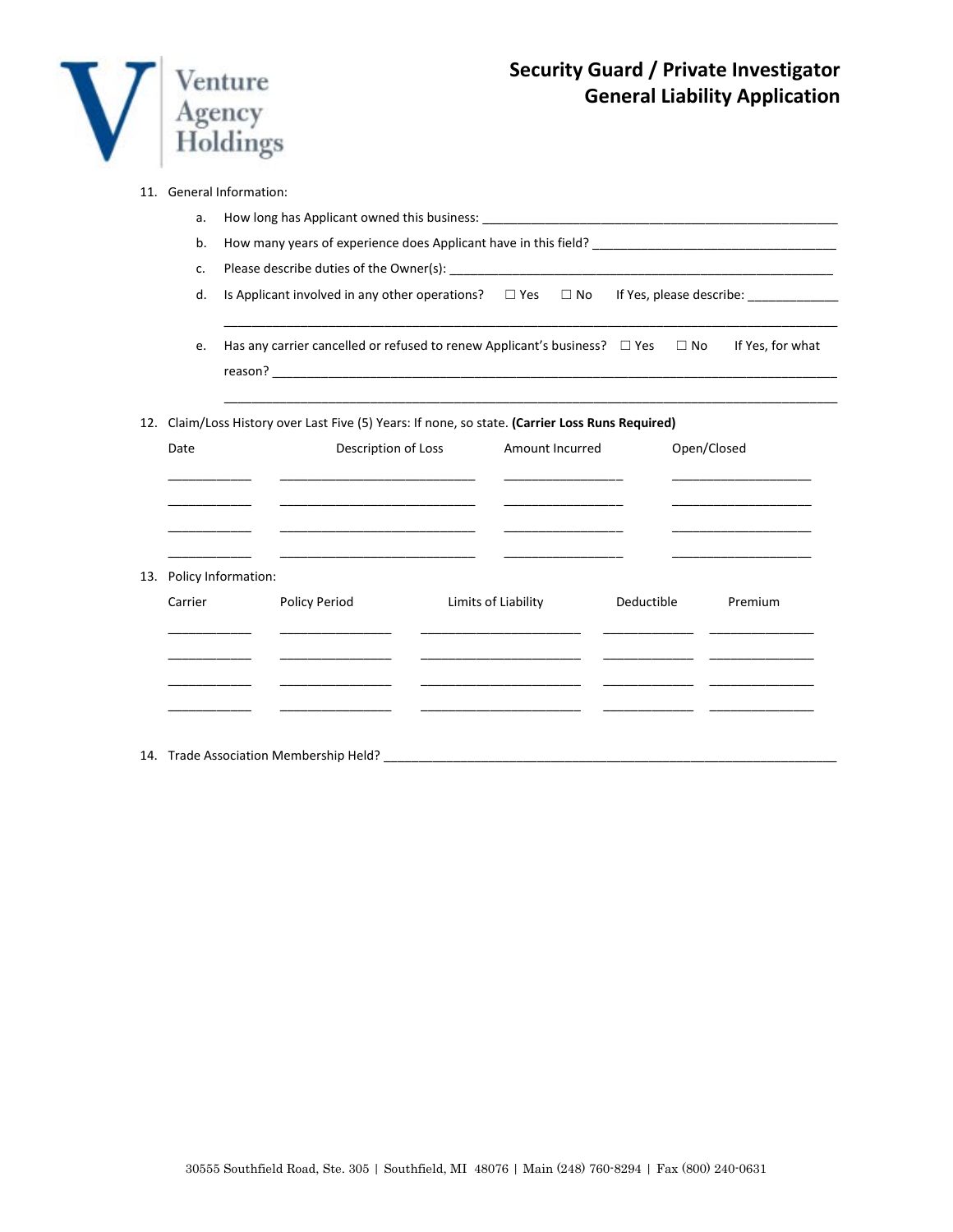

#### **Workers Compensation Supplement**

| <b>Information Required with Submission (please attach)</b>                                                                                                                                                                    |  |  |  |  |  |  |  |
|--------------------------------------------------------------------------------------------------------------------------------------------------------------------------------------------------------------------------------|--|--|--|--|--|--|--|
| Acord Workers Compensation Application.<br>1.<br>Premium and loss statements currently valued within past 90 days (4 years required).<br>2.<br>Most current experience mod worksheet.<br>3.                                    |  |  |  |  |  |  |  |
| If Alarm Operations Exist - Are there any Installers performing at heights above 20 feet?<br>$\Box$ Yes<br>$\Box$ No                                                                                                           |  |  |  |  |  |  |  |
| Do you adhere to strict "observe and report" guidelines? $\Box$ Yes<br>$\Box$ No                                                                                                                                               |  |  |  |  |  |  |  |
| If No, please explain: example and a series of the series of the series of the series of the series of the series of the series of the series of the series of the series of the series of the series of the series of the ser |  |  |  |  |  |  |  |
|                                                                                                                                                                                                                                |  |  |  |  |  |  |  |
|                                                                                                                                                                                                                                |  |  |  |  |  |  |  |
|                                                                                                                                                                                                                                |  |  |  |  |  |  |  |
| Are any employees over the age of 60?<br>$\square$ Yes<br>$\Box$ No                                                                                                                                                            |  |  |  |  |  |  |  |
|                                                                                                                                                                                                                                |  |  |  |  |  |  |  |
| Are physicals required?<br>$\Box$ Yes<br>$\Box$ No                                                                                                                                                                             |  |  |  |  |  |  |  |
| How many autos are used in your business?<br><u>Internal many</u><br>Are MVR's obtained annually?<br>$\square$ Yes<br>$\Box$ No                                                                                                |  |  |  |  |  |  |  |
| Has any insurer cancelled or refused to renew within the past three years?<br>$\square$ Yes<br>$\Box$ No                                                                                                                       |  |  |  |  |  |  |  |
|                                                                                                                                                                                                                                |  |  |  |  |  |  |  |
| Does your company have the following?                                                                                                                                                                                          |  |  |  |  |  |  |  |
| A written drug and alcohol policy?<br>$\Box$ Yes<br>$\Box$ No<br>a.<br>Do you do criminal background checks?<br>b.<br>$\Box$ Yes<br>$\Box$ No<br>$\Box$ $\vee$ $\Box$<br>$\Box$                                                |  |  |  |  |  |  |  |

| $c_{\cdot}$ | A written safety & training program?                               | $\Box$ Yes | $\Box$ No |
|-------------|--------------------------------------------------------------------|------------|-----------|
| d.          | A vehicle safety program for drivers & vehicles?                   | $\Box$ Yes | $\Box$ No |
| e.          | A designated safety coordinator?                                   | $\Box$ Yes | $\Box$ No |
| f.          | Prompt reporting of all employee injuries?                         | $\Box$ Yes | $\Box$ No |
| g.          | A formal accident review & investigation program?                  | $\Box$ Yes | $\Box$ No |
| h.          | Any group transportation involved?                                 | $\Box$ Yes | $\Box$ No |
| i.          | Transitional duty/light duty program in place for injured workers? | $\Box$ Yes | $\Box$ No |
| j.          | Physicals required at time of hiring?                              | $\Box$ Yes | $\Box$ No |
| k.          | Random drug testing takes place?                                   | $\Box$ Yes | $\Box$ No |
| I.          | Are employees provided health plans?                               | $\Box$ Yes | $\Box$ No |
| m.          | Any work performed by subcontractors?                              | $\Box$ Yes | $\Box$ No |
|             |                                                                    |            |           |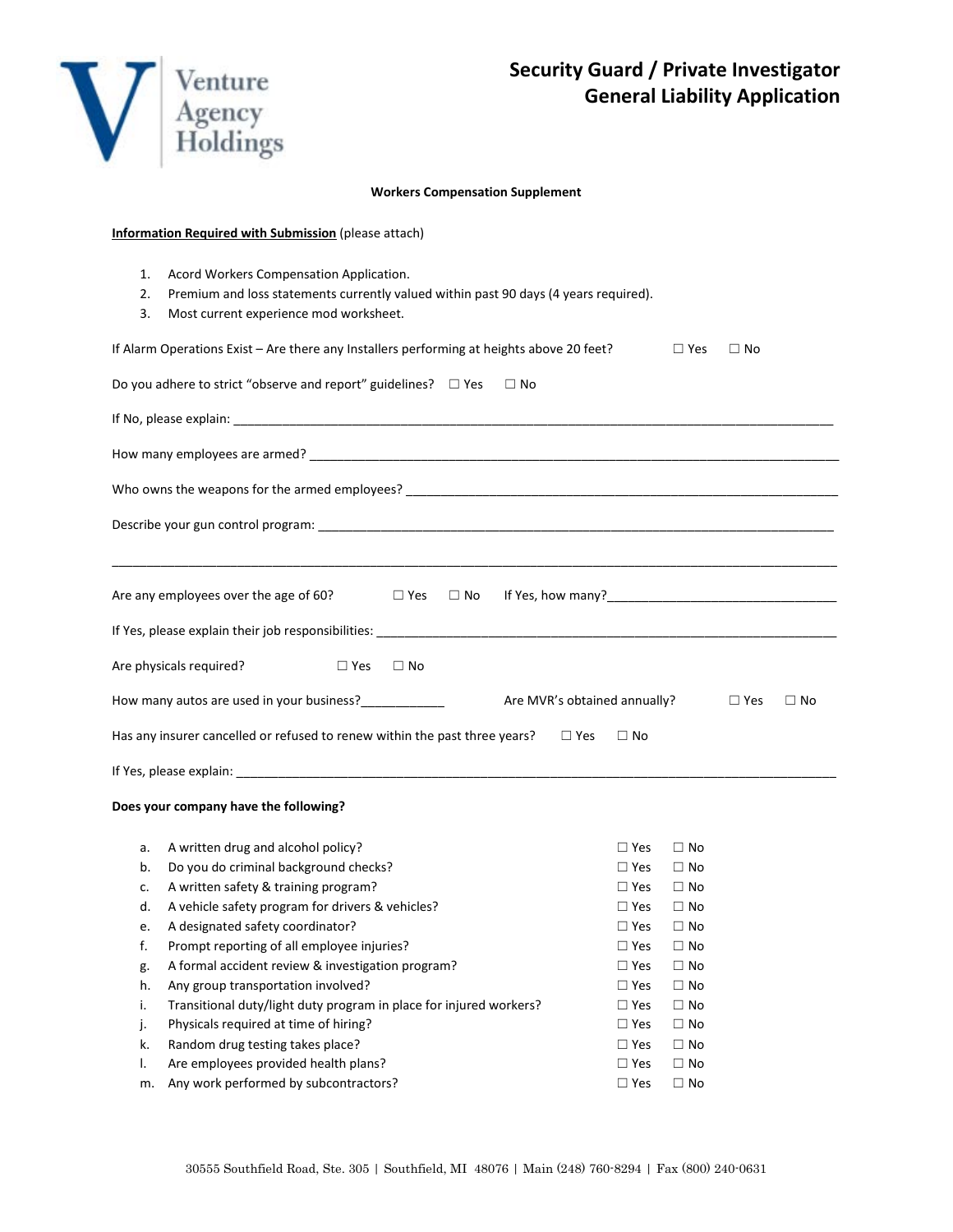

State Notices: The following notices are required by the Insurance Department of the indicated states.

**WARNING:** Any person who knowingly, and with intent to defraud any insurance company or other person, files an application for Insurance containing any false information, or conceals for purpose of misleading information concerning any fact material thereto, commits a fraudulent insurance act, which is a crime.

**NOTICE TO ARKANSAS APPLICANTS:** Any person who knowingly presents a false or fraudulent claim for payment of a loss or benefit or knowingly presents false information in an application for insurance is guilty of a crime and may be subject to fines and confinement in prison.

**NOTICE TO ARIZONA APPLICANTS:** For your protection Arizona law requires the following statement to appear on this form. "Any person who knowingly presents a false or fraudulent claim for payment of a loss is subject to criminal and civil penalties."

**NOTICE TO COLORADO APPLICANTS:** It is unlawful to knowingly provide false, incomplete, or misleading facts or information to an insurance company for the purpose of defrauding or attempting to defraud the company. Penalties may include imprisonment, fines, denial of insurance and civil damages. Any insurance company or agent of an insurance company who knowingly provides false, incomplete, or misleading facts or information to a policyholder or claimant for the purpose of defrauding or attempting to defraud the policyholder or claiming with regard to a settlement or award payable for insurance proceeds shall be reported to the Colorado Division of Insurance within the Department of Regulatory Agencies.

**NOTICE TO DISTRICT OF COLUMBIA APPLICANTS:** WARNING: It is a crime to provide false or misleading information to an insurer for the purpose of defrauding the insurer or any other person. Penalties include imprisonment and/or fines. In addition, an insurer may deny insurance benefits if false information materially related to a claim was provided by the applicant.

**NOTICE TO FLORIDA APPLICANTS:** Any person who knowingly and with intent to injure, defraud, or deceive any Insurance company files a statement of claim containing false, incomplete or misleading information is guilty of a felony of the third degree.

**NOTE TO HAWAII APPLICANTS:** For your protection, Hawaii law requires you to be informed that presenting a fraudulent claim for payment of a loss or benefit is a crime punishable by fines or imprisonment, or both.

**NOTICE TO KENTUCKY APPLICANTS:** Any person who knowingly and with intent to defraud any insurance company or other person files an application for insurance containing any materially false information or conceals, for the purpose of misleading, information concerning any fact material thereto commits a fraudulent insurance act, which is a crime.

**NOTICE TO LOUISIANA APPLICANTS:** Any person who knowingly presents a false or fraudulent claim for payment of a loss or benefit or knowingly presents false information in an application for insurance is guilty of a crime and may be subject to fines and confinement in prison.

**NOTICE TO MAINE APPLICANTS:** It is a crime to knowingly provide false, incomplete or misleading information to an insurance company for the purpose of defrauding the company. Penalties may include imprisonment, fines, or denial of insurance benefits.

**NOTICE TO MARYLAND APPLICANTS:** Any person who knowingly and willfully presents a false or fraudulent claim for payment of a loss or benefit or who knowingly and willfully presents false information in an application for insurance is guilty of a crime and may be subject to fines and confinement in prison.

**NOTICE TO NEW JERSEY APPLICANTS:** Any person who includes any false or misleading information on an application for an insurance policy is subject to criminal and civil penalties.

**NOTICE TO NEW MEXICO APPLICANTS:** Any person who knowingly presents a false or fraudulent claim for payment of a loss or benefit or knowingly presents false information in an application for insurance is guilty of a crime and may be subject to civil fines and criminal penalties.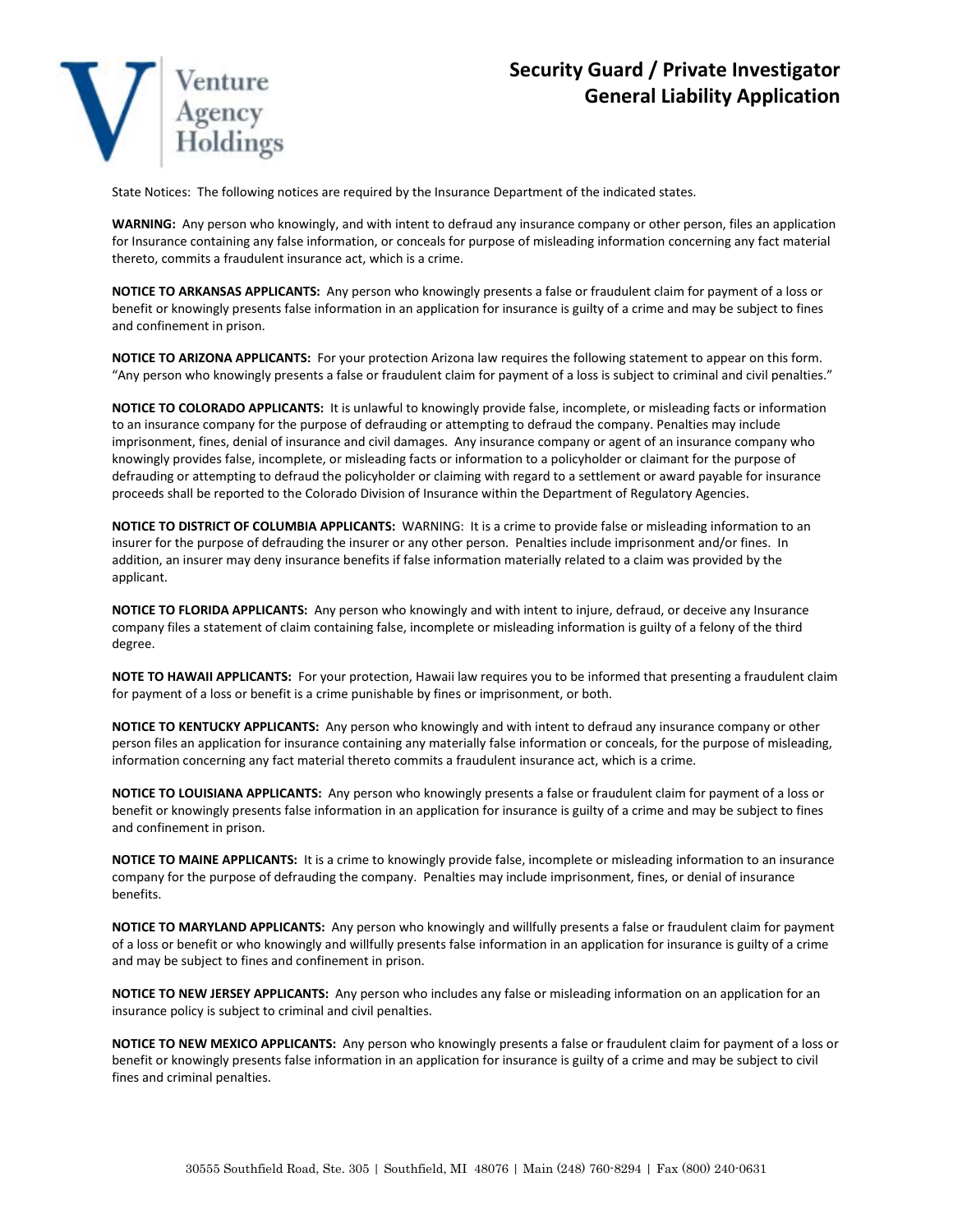

**NOTICE TO NEW YORK APPLICANTS:** Any person who knowingly and with intent to defraud any insurance company or other person files an application for insurance or statement of claim containing any materially false information, or conceals for the purpose of misleading, information concerning any fact material thereto, commits a fraudulent insurance act, which is a crime, and shall also be subject to a civil penalty not to exceed five thousand dollars and the state value of the claim for each such violation.

**NOTICE TO OKLAHOMA APPLICANTS:** WARNING: Any person who knowingly, and with intent to injure, defraud or deceive any insurer, makes any claim for the proceeds of an insurance policy containing any false, incomplete or misleading information is guilty of a felony.

**NOTICE TO OREGON APPLICANTS:** Any person who knowingly and willfully presents a false or fraudulent claim for payment of a loss or benefit or who knowingly and willfully presents false information in an application for insurance is guilty of a crime and may be subject to fines and confinement in prison.

**NOTICE TO PENNSYLVANIA APPLICANTS:** Any person who knowingly and with intent to defraud any insurance company or other person files an application for insurance or statement of claim containing any materially false information or conceals for the purpose of misleading, information concerning any fact material thereto commits a fraudulent insurance act, which is a crime and subjects such person to criminal and civil penalties.

**NOTICE TO TENNESSEE APPLICANTS:** It is a crime to knowingly provide false, incomplete or misleading information to an insurance company for the purpose of defrauding the company. Penalties include imprisonment, fines and denial of insurance benefits.

**NOTICE TO VIRGINIA APPLICANTS:** It is a crime to knowingly provide false, incomplete or misleading information to an insurance company for the purpose of defrauding the company. Penalties include imprisonment, fines and denial of insurance benefits.

**NOTICE TO WASHINGTON APPLICANTS:** It is a crime to knowingly provide false, incomplete or misleading information to an insurance company for the purpose of defrauding the company. Penalties include imprisonment, fines and denial of insurance benefits.

**NOTICE TO WEST VIRGINIA APPLICANTS:** Any person who knowingly presents a false or fraudulent claim for payment of a loss or benefit or knowingly presents false information in an application for insurance is guilty of a crime and may be subject to fines and confinement in prison.

THE UNDERSIGNED DECLARES THAT TO THE BEST OF THEIR KNOWLEDGE AND BELIEF THE STATEMENTS SET FORTH HEREIN ARE TRUE. THE SIGNING OF THIS APPLICATION DOES NOT BIND THE UNDERSIGNED TO PURCHASE INSURANCE, NOR DOES REVIEW OF THE APPLICATION BIND THE INSUROR TO ISSUE A POLICY. IT IS AGREED, HOWEVER, THAT THIS APPLICATION SHALL BE THE BASIS OF THE CONTRACT SHOULD A POLICY BE ISSUED.

SIGNED BY

Applicant Date Date Date Producer Producer Date

\_\_\_\_\_\_\_\_\_\_\_\_\_\_\_\_\_\_\_\_\_\_\_\_\_\_\_\_\_\_\_\_\_\_\_ \_\_\_\_\_\_\_\_\_\_\_\_\_\_\_\_\_\_\_\_\_\_\_\_\_\_\_\_\_\_\_\_\_\_\_